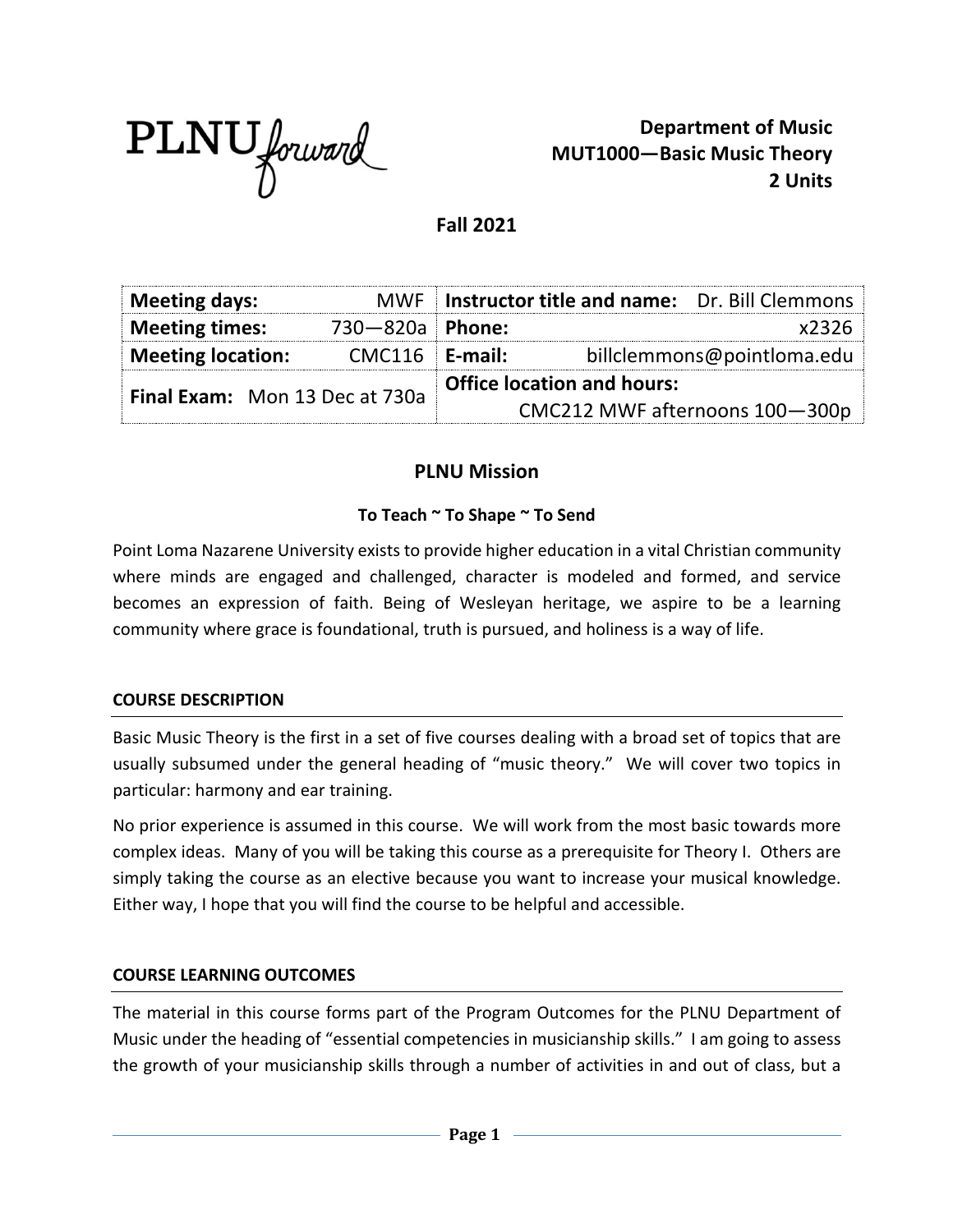one of these assignments, the entrance exam and the final exam, are "signature assignments," that form a part of your portfolio.

- You will demonstrate your initial knowledge of music materials by taking an entrance exam at the beginning of the semester, and
- Demonstrate your mastery of musical materials by retaking the exam at the end of the semester as the Final Exam. I am looking for significant improvement on this test, specifically a grade of 80% or higher.
- Demonstrate the ability to hear intervals and chords by finishing the first three levels of MacGamut in intervals and chords and scoring a passing grade on the dictation quizzes.
- Demonstrate that you are reading both bass and treble clefs by reading simple pieces of music with a few minutes preparation, conducting and saying the note names in rhythm.
- Demonstrate that you are engaging pitch by singing a simple piece in numbers

## **COURSE OBJECTIVES—WHAT I WANT TO ACCOMPLISH**

My goal for this semester is to introduce you to all of the basic elements of tonal music. These elements are:

- Reading notation
- keys and key signatures
- scales
- intervals
- triads and seventh chords
- rhythm and meter
- basic part writing
- beginning sight singing
- beginning ear training of intervals, triads and rhythm

## **COURSE CREDIT HOUR INFORMATION**

In the interest of providing sufficient time to accomplish the stated Course Learning Outcomes, this class meets the PLNU credit hour policy for a 2-unit class delivered over 15 weeks. Specific details about how the class meets the credit hour requirement can be provided upon request.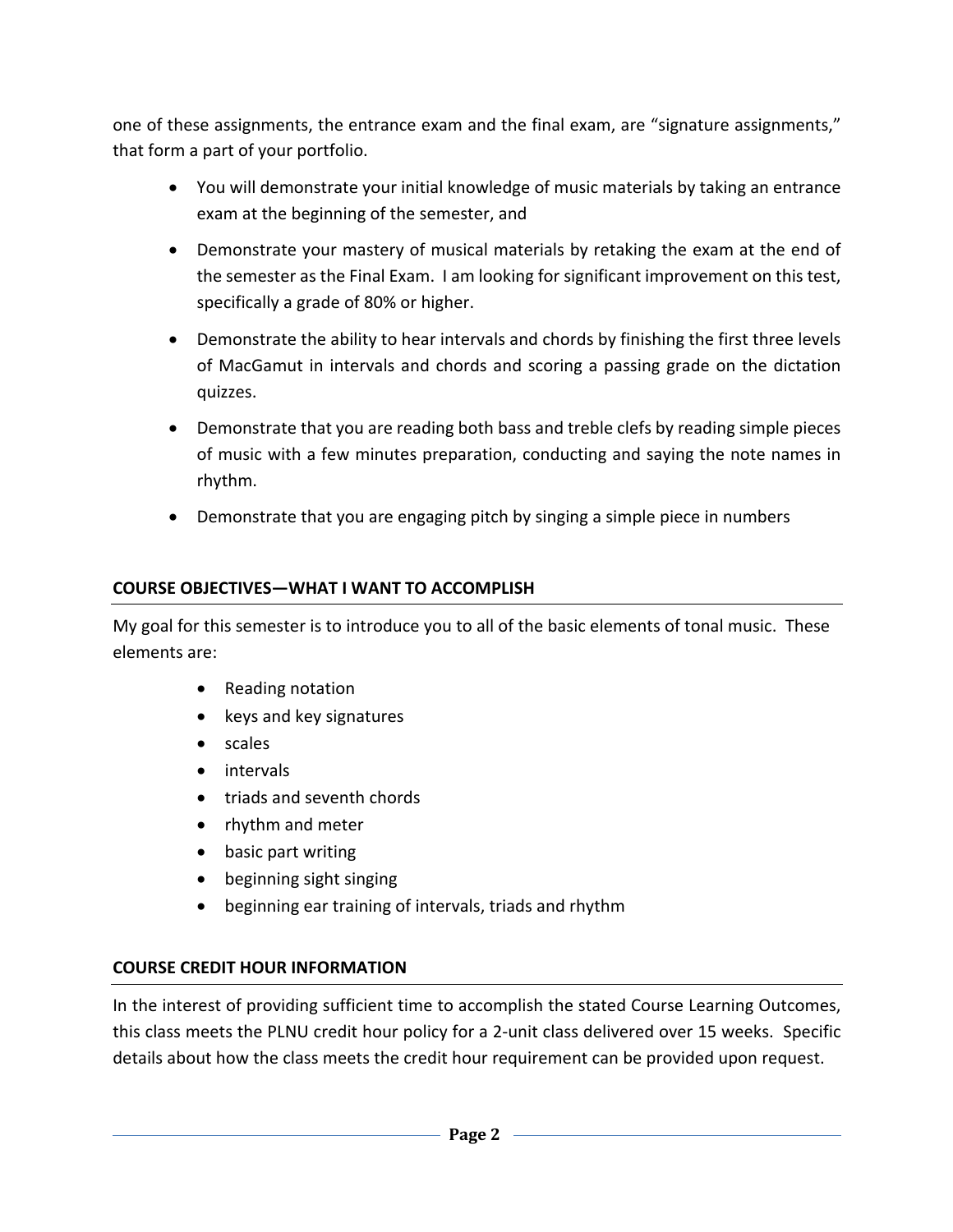## **COURSE SCHEDULE AND ASSIGMENTS**

Course assignments and a timeline are posted on our Canvas website. Look for the "Syllabus" tab on the left-hand navigation pane.

## **REQUIRED TEXTS AND RECOMMENDED STUDY RESOURCES**

We have several texts this semester. None of them are expensive.

Bona, Pasquale. *Rhythmical Articulation*. Boston: Carl Fischer. 1900.

There are many, many editions of this work, I believe that the one in the bookstore is actually published by Schirmer. This entire text is available for download from our Canvas site. You are welcomed and encouraged to download it to a tablet or laptop. You may not use a cellphone to read this copy as music reading is not possible on the tiny screen of a phone. You are not required to purchase it from the bookstore but you may find it helpful. It is not expensive at about \$10.

Ottman, Robert. *Music for Sight Singing*. Upper Saddle Riv. NJ: Prentice Hall. 8th ed. 2010. Please make sure that you are getting the  $8<sup>th</sup>$  edition. Please do not acquire any other edition other than the  $8<sup>th</sup>$ . You will spend a fortune purchasing a used copy on Amazon. Please do not do this. You can download a copy from Scribd.com, to which you will need to sign up for a subscription for \$9. Find your textbooks then unsubscribe. Again, you are welcome to use this text from a tablet or laptop but not from a cell phone.

There are also 12 copies of the Ottman text available for rent for \$10 in the music office. These are first-come first served. Drop by the front office window and Susie will help you to get a copy.

The Naz hymnal. *Sing to the Lord*. Kansas City: Lillenas Pub. Co. 1993. I realize that there are other hymnals out there but we need to all be using this one and be working from the same edition. It should run about \$12.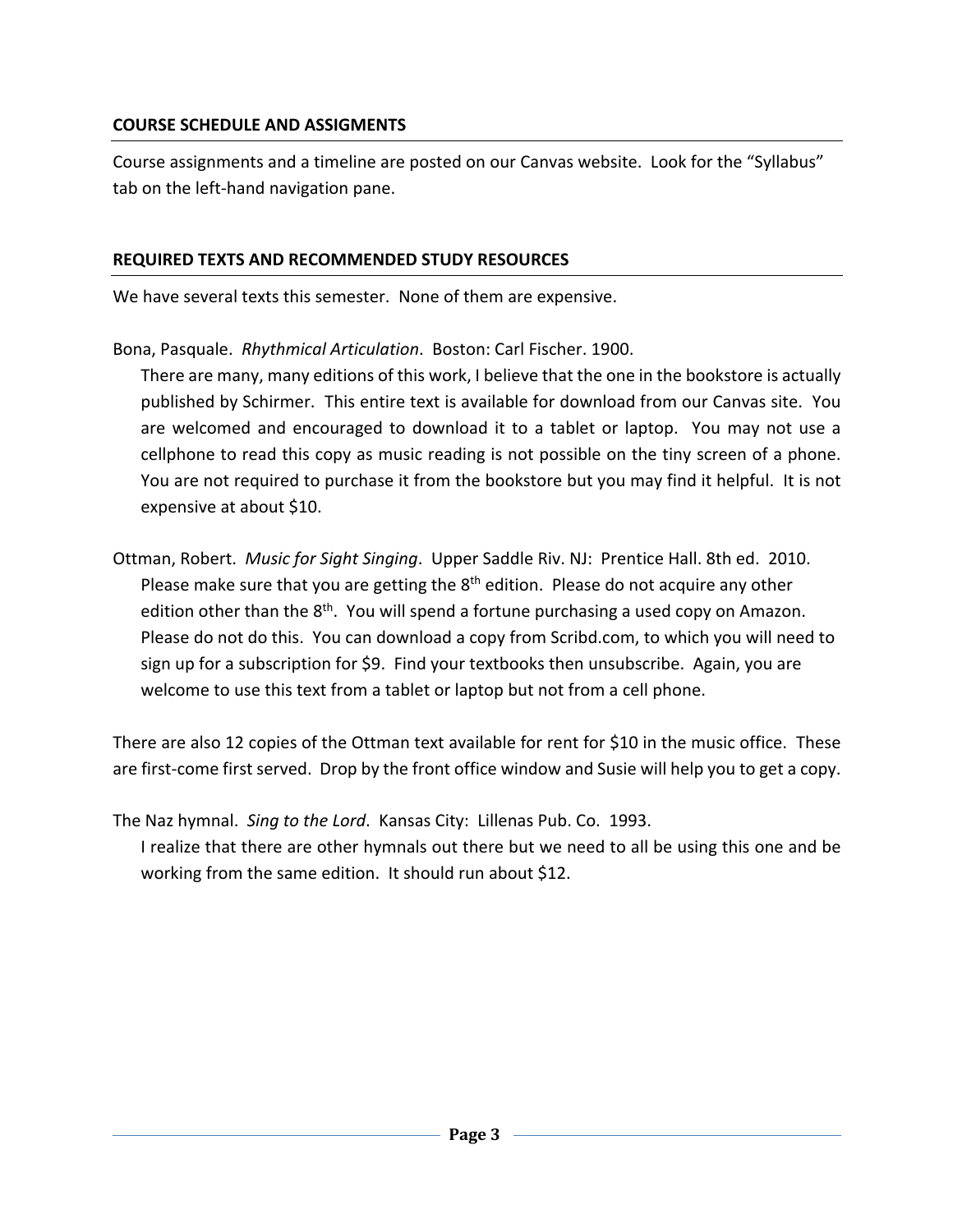# **ASSESSMENT AND GRADING**

We will be involved in a series of projects and exercises that have the following weight in determining your grade.

- Homework 15%
- Quizzes (in class) 10%
- 3 Bonathon Exams 20%
- 4 Chapter Tests (in class) 25%
- Ear Training quizzes 5%
- Final Exam (in class) 25%

# **INCOMPLETES AND LATE ASSIGNMENTS**

All assignments are to be submitted/turned in by the beginning of the class session when they are due—including assignments posted in Canvas. Incompletes will only be assigned in extremely unusual circumstances.

## **FINAL EXAMINATION POLICY**

There are two final exams for this class. The written final exam is scheduled for Monday 13 Dec. at 730a. The aural portion (Bonathon portion) is also scheduled for that week. Successful completion of this class requires taking the final examination **on its scheduled day**. The final examination schedule is posted on the Class Schedules site. No requests for early examinations or alternative days will be approved.

## **Attendance Policy**

I do maintain a strict attendance policy for this class. I take roll and keep a cumulative list of attendance. If you arrive late you will be listed as tardy. More than fifteen minutes late for a class is counted as an absence. Two tardies count as an absence.

The College maintains a fairly tough stance concerning attendance. I quote: "any student whose number of absences in a class, for any reason, exceeds the equivalent of one and one half weeks of class" may be de-enrolled from the class with a failing grade." This means three classes, or six tardies.

A rule of thumb for any class is that your total absences for the semester should never be greater than the total class meetings per week, and these absences should never be concurrent. No absences will be excused on the day of a major test.